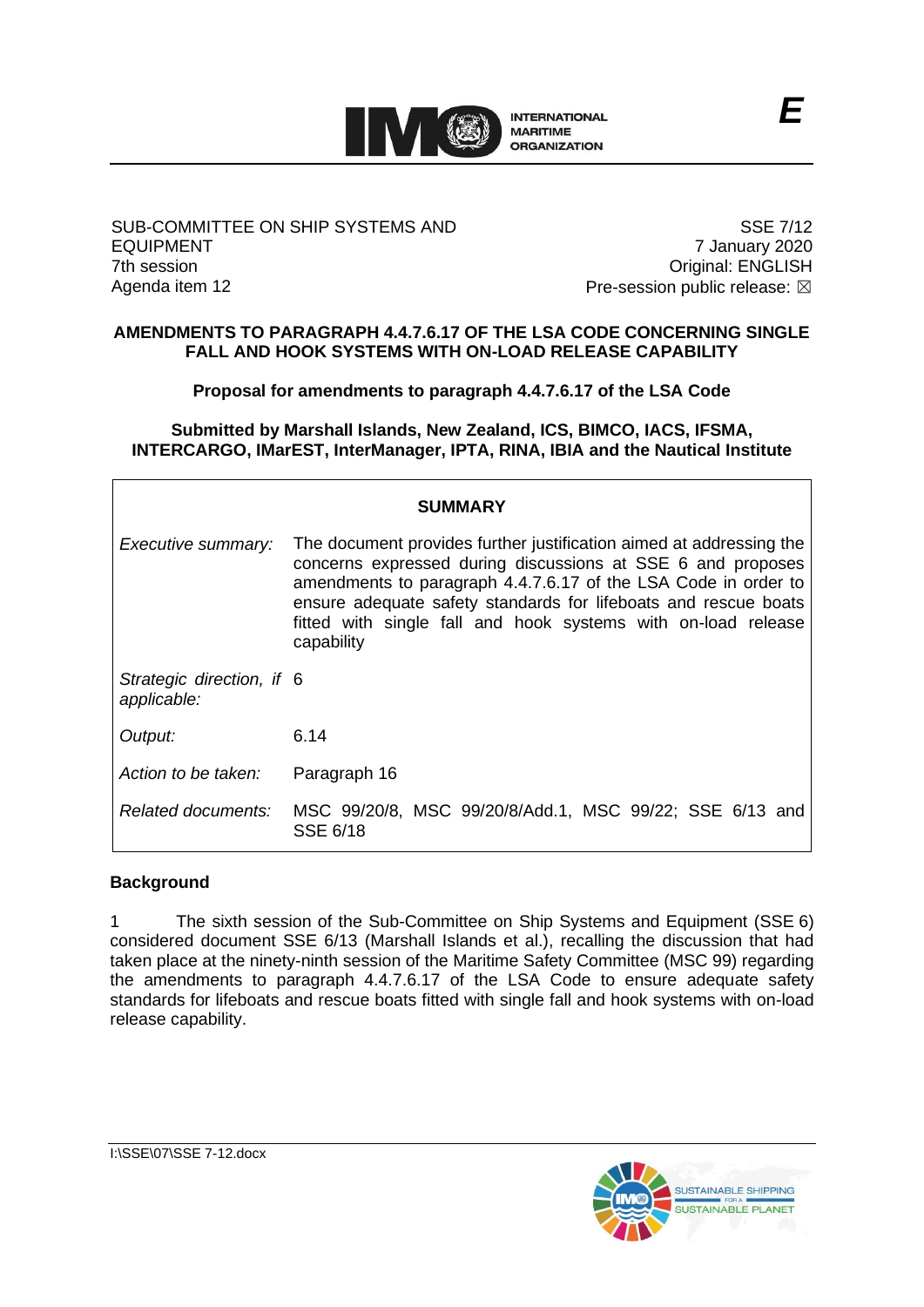2 In considering the document, the Sub-Committee, while acknowledging that several delegations supported the substance of the proposal for further consideration by the Working Group on Life-Saving Appliances, also noted concerns in relation to the applicability of these exemptions (SSE 6/18, paragraph 13.4).

3 Consequently, the Sub-Committee agreed that further consideration of this matter was necessary and, therefore, invited the co-sponsors of document SSE 6/13 to submit a revised proposal to the next session (SSE 6/18, paragraph 13.5).

### **Discussion**

- 4 Paragraph 4.4.7.6.7 of the LSA Code states:
	- ".7 the mechanism shall have two release capabilities: normal (off-load) release capability and on-load release capability:
	- .7.1 normal (off-load) release capability shall release the lifeboat when it is waterborne or when there is no load on the hooks, and not require manual separation of the lifting ring or shackle from the jaw of the hook; and
	- .7.2 on-load release capability shall release the lifeboat with a load on the hooks. This release mechanism shall be provided with a hydrostatic interlock unless other means are provided to ensure that the boat is waterborne before the release mechanism can be activated. In case of failure or when the boat is not waterborne, there shall be a means to override the hydrostatic interlock or similar device to allow emergency release. This interlock override capability shall be adequately protected against accidental or premature use. Adequate protection shall include special mechanical protection not normally required for off-load release, in addition to a danger sign. The protection shall be deliberately destroyed by applying a suitable minimum force, for instance by breaking a protection glass or translucent cover. A label or thin wire seal is not considered sufficiently robust. To prevent a premature on-load release, on-load operation of the release mechanism shall require multiple, deliberate and sustained action or actions by the operator;"
- 5 Paragraph 4.4.7.6.8 of the LSA Code states:
	- ʺ.8 to prevent an accidental release during recovery of the boat, unless the hook is completely reset, either the hook shall not be able to support any load, or the handle or safety pins shall not be able to be returned to the reset (closed) position and any indicators shall not indicate the release mechanism is reset. Additional danger signs shall be posted at each hook station to alert crew members to the proper method of resetting.".
- 6 Paragraph 4.4.7.6.17 of the LSA Code states:
	- ʺ.17 where a single fall and hook system is used for launching a lifeboat or rescue boat in combination with a suitable painter, the requirements of paragraphs 4.4.7.6.7, 4.4.7.6.8 and 4.4.7.6.15 need not be applicable; in such an arrangement a single capability to release the lifeboat or rescue boat, only when it is fully waterborne, will be adequate."

7 Paragraph 4.4.7.6.17 of the LSA Code, therefore, allows for the exemption from the requirement for single fall systems to have two release capabilities, whilst not specifying which type (off-load or on-load) of single release capability should be employed. Despite the fact that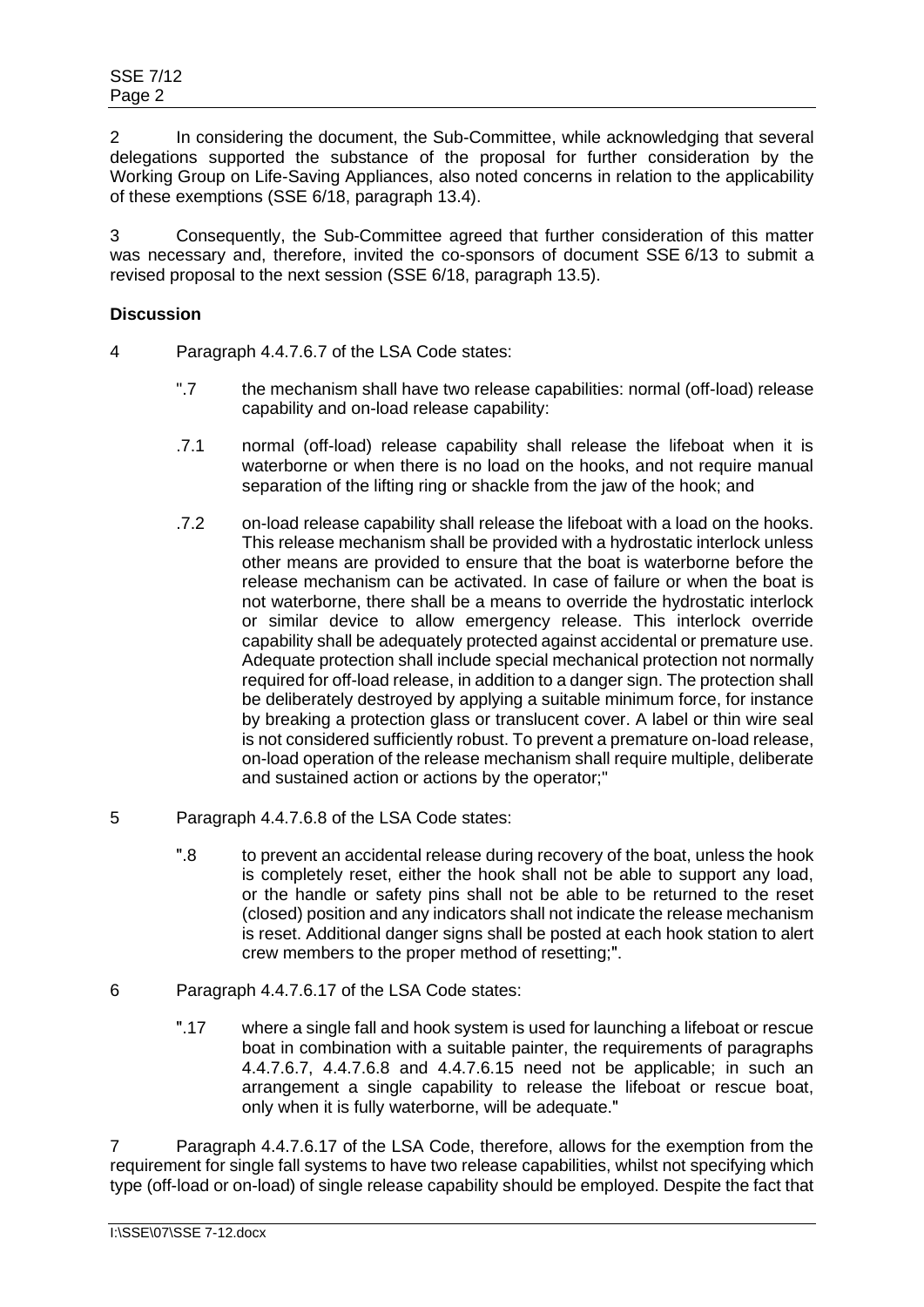this lack of clarity exists regarding the specification of hook type, manufacturers have applied this exemption to install single fall systems used for launching a lifeboat or rescue boat, with on-load release hooks that do not meet the safety requirements stated in paragraphs 4.4.7.6.8 and 4.4.7.6.15 of the Code.

8 Document MSC 99/20/8 (Marshall Islands et al.) highlighted the fact that lifeboats and rescue boats with single fall and hook systems face similar potential risks of accidental release during recovery operations as those with twin fall and hook systems. These systems are used and tested in a similar way as twin fall lifeboats and, therefore, should have similar safety standards. As a result, it was proposed that paragraph 4.4.7.6 of the LSA Code should be amended to reflect this. The document provided two different options to achieve this outcome. The majority of those who spoke on this issue at MSC 99 supported option 2 that proposed the amendment of paragraph 4.4.7.6.17 to specify that exemptions to requirements in paragraphs 4.4.7.6.7, 4.4.7.6.8 and 4.4.7.6.15 of the LSA Code do not apply to single fall and hook systems with on-load release capability.

9 Based on the invitation of SSE 6, as stated in paragraph 3 above, the co-sponsors embarked on detailed consideration of the concerns raised in relation to the applicability of these exemptions. In this context, the co-sponsors try to elaborate their attempt to address these concerns in the following paragraphs.

## **Responses to the concerns raised at SSE 6**

## *Use of the phrase "fully waterborne"*

10 The first objection was in relation to the terminology used, specifically with the phrase "fully waterborne". The co-sponsors highlight that the terminology in question is part of the existing text of paragraph 4.4.7.6 of the LSA Code and should, therefore, not be considered as part of the proposed new text.

### *Use of automatic release hooks fitted on rescue boats*

11 The second and final objection to the proposed text relates to the effect the amendments will have on the use of automatic release hooks fitted on rescue boats. Specifically, it was opined that the proposed amendment, if approved, would prevent the use of automatic release mechanisms for launch of rescue boats, as approved according to paragraph 6.1.5 of the LSA Code.

12 Paragraph 6.1.5 of the LSA Code contains provisions specifically applicable to liferaft launching appliances. The paragraph specifies that these appliances "shall include an automatic release hook arranged so as to prevent premature release during lowering and shall release the liferaft when waterborne" and provides the requirements for these automatic release hooks which are to be fitted on liferaft launching appliances.

13 The co-sponsors believe that the risks associated with launching a liferaft, which happens maybe once in the lifetime of a ship, cannot be compared to that with lifeboats and rescue boats, which are tried and tested on a regular basis by the ship's crew. The co-sponsors view, with concern, the continued use on rescue boats of hooks that are designed specifically for use on liferafts, as they are not designed to withstand the frequent use, testing and maintenance that rescue boats are subject to, thereby, seriously jeopardizing the safety of seafarers who operate and maintain them. Liferaft release mechanisms that do not meet all the safety provisions provided in paragraph 4.4.7.6 of the LSA Code must never be deemed acceptable for use on single fall systems on rescue boats and lifeboats.